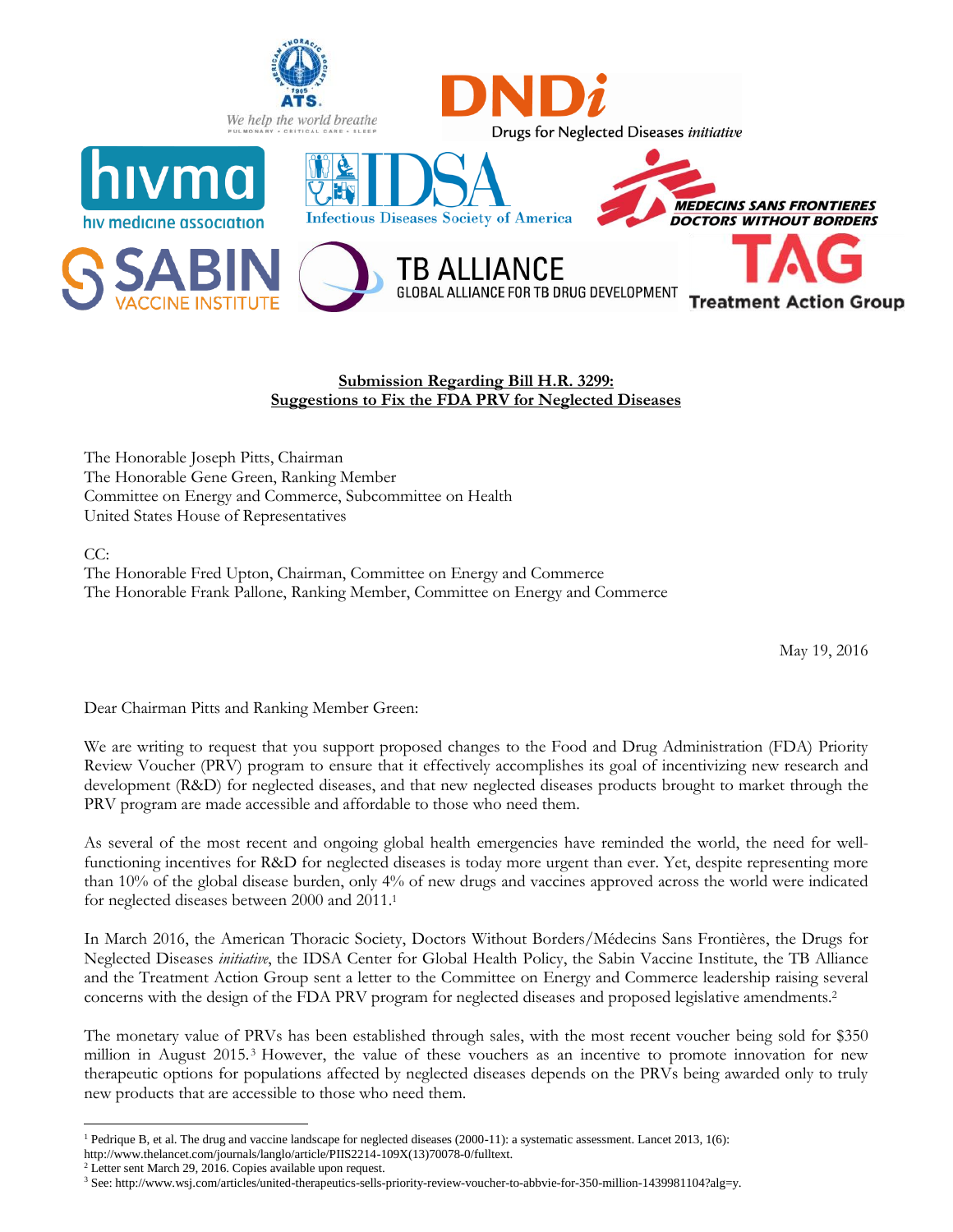Nevertheless, the lack of requirements for a product to be novel or to be made available to and affordable for those whom the product is designed to treat or protect are two critical flaws in the design of the neglected disease PRV program that remain unaddressed. Now, as Congress is examining the PRV program, we hope that the Committee will use this opportunity to fix the neglected disease FDA PRV program to ensure that novel neglected disease medical products, including treatments and vaccines, are appropriately incentivized and are accessible to the patients and health care providers who urgently need them.

There are two key amendments to the PRV program for neglected diseases that we strongly recommend:

**1. The PRV program should have a novelty requirement.** Under current law, a PRV for neglected diseases can be awarded even when new R&D investments have not been made by the entity receiving the award or if the medical product awarded a PRV for neglected diseases is not new.

The PRV rewards successful FDA registration of drugs for select neglected diseases that have not been registered in the U.S., even if that drug has already been in use in other countries for years. Two of the three FDA PRVs for neglected diseases, awarded to Knight Therapeutics and Novartis for products for treatment of leishmaniasis (miltefosine)<sup>4</sup> and malaria (artemether-lumefantrine) respectively, were for drugs already in use for a long time in other countries. This has resulted in the granting of PRVs, but not in new investment in R&D. A PRV should only be awarded to products that are truly new, or that are registered with the FDA in a timely manner after initial registration in disease-endemic countries.

**2. The PRV program should require an access strategy.** The PRV program for neglected diseases does not include any mechanism to ensure patients, governments and health care providers will have affordable and appropriate access to products for which a PRV has been awarded.

Critically, the PRV program for neglected diseases does not ensure that the qualifying products will be accessible and affordable to patients in need.<sup>5</sup> PRV recipients are not even required to market a product that earns a PRV. Additionally, products that are marketed do not need to be priced affordably. For example, in the case of miltefosine, health care providers like MSF, R&D organizations like DNDi, governments and others are still struggling to access this product at an affordable price – or in some cases to access it at all. A PRV should only be awarded to companies who commit to serious efforts to make the PRV-earning neglected disease product available and accessible to patients in disease-endemic countries, whom the PRV program is intended to benefit.

Straightforward statutory changes, based on existing law for the rare pediatric disease PRV program and proposed legislation for PRV programs, could help to remedy the functioning of the PRV for neglected diseases. We have discussed these proposals with many Committee member offices, and we hope you will advance these solutions.

In addition to introducing these two critical fixes, we hope the Committee will also request a US Government Accountability Office (GAO) study and report to evaluate the effectiveness of the PRV programs as an incentive for promoting innovation, and whether and to what extent global unmet needs for biomedical innovation have been met by the PRV program. As organizations working to develop and provide access to neglected disease treatments and vaccines, we see every day the need for more effective strategies to incentivize needs-driven R&D for neglected diseases, including appropriate rewards for investments.<sup>6</sup> Improvements to the PRV program will be one important step toward broader changes that are urgently needed to ensure the R&D system delivers appropriate and affordable health technologies for those who need them. We therefore hope that you will consider not only leading the Committee in amending the PRV program for neglected diseases, but also in considering the potential creation of additional mechanisms to ensure that R&D for neglected diseases is successfully and appropriately incentivized, and that all patients in need can benefit from the fruits of biomedical innovation.

 $\overline{a}$ 

<sup>4</sup> Doshi P. US incentive scheme for neglected diseases: a good idea gone wrong? BMJ 2014; 349:g4665 http://www.bmj.com/content/349/bmj.g4665 <sup>5</sup> See, for example[: http://www.msfaccess.org/about-us/media-room/press-releases/patient-access-miltefosine-developing-countries-not-secure,](http://www.msfaccess.org/about-us/media-room/press-releases/patient-access-miltefosine-developing-countries-not-secure) http://blogs.plos.org/speakingofmedicine/2015/01/20/fda-voucher-leishmaniasis-treatment-can-patients-companies-win/ and

https://www.msfaccess.org/content/ready-set-slow-down

<sup>6</sup> 2008 WHO Global Strategy and Plan of Action on Public Health, Innovation and Intellectual Property (WHA61.21) and 2012 Report of the WHO Consultative Expert Working Group on Research and Development: Financing and Coordination (CEWG report), see: http://www.who.int/phi/en/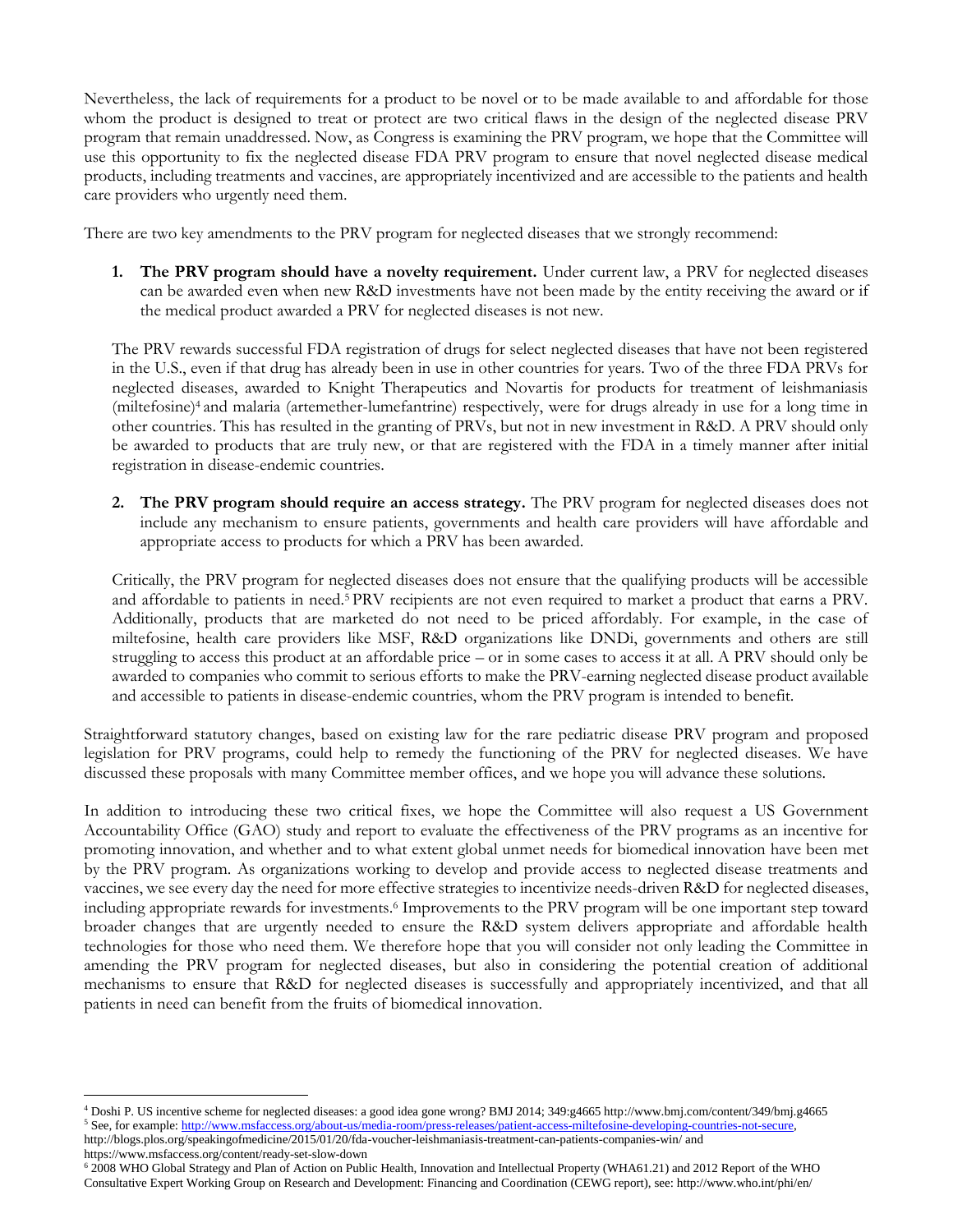Sincerely,



American Thoracic Society

Drugs for Neglected Diseases initiative

Drugs for Neglected Diseases *initiative*



HIV Medicine Association



Infectious Diseases Society of America



Médecins Sans Frontières/Doctors Without Borders USA



Sabin Vaccine Institute